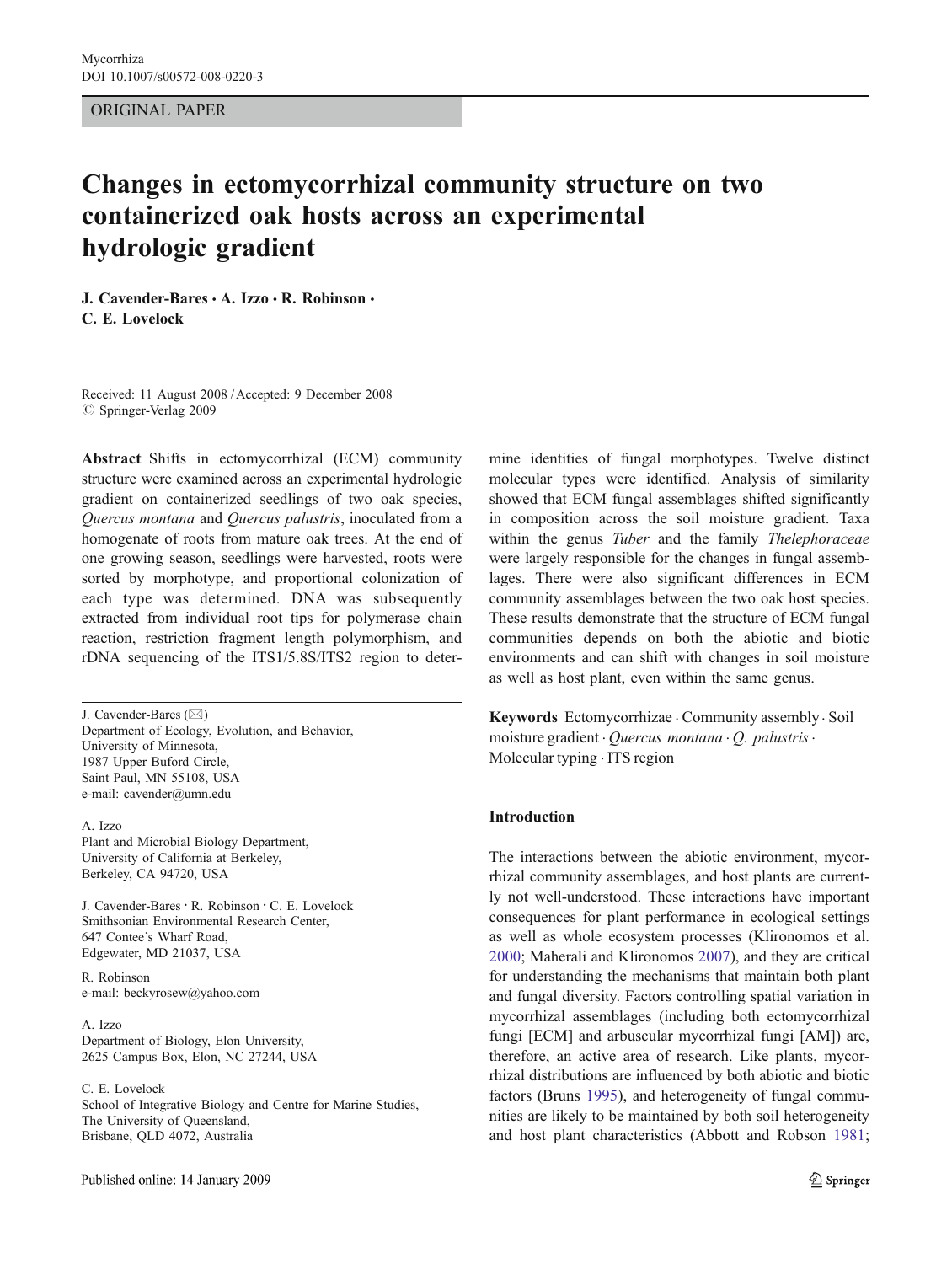Klironomos et al. [1993](#page-8-0); Klironomos [1995](#page-8-0); Dickie et al. [2002b\)](#page-7-0). Previous studies have also shown that individual mycorrhizal species can have different effects on their hosts, influence plant performance, and can alter allocation of resources (Dickie et al. [2002a](#page-7-0); Klironomos [2003;](#page-8-0) van der Heijden et al. [2003](#page-9-0)). Therefore, abiotic factors that influence fungal communities can have feedbacks to plant performance.

Specifically with respect to ectomycorrhizal fungi, shifts in soil conditions or other abiotic factors, including soil temperature (Domisch et al. [2002](#page-7-0)), nutrient addition (Avis et al. [2003\)](#page-7-0), elevated  $CO<sub>2</sub>$  (Godbold and Berntson [1997](#page-8-0)), and drought (Shi et al. [2002](#page-8-0)), have been shown to alter ECM community structure. In ecological settings, oaks are functionally obligately associated with a diversity of ECM fungi (included in the Ascomycota and Basidiomycota) and benefit from the symbiosis in terms of growth, seedling establishment, and survival (e.g., Avis et al. [2003;](#page-7-0) Smith et al. [2007a](#page-8-0), [b;](#page-8-0) Morris et al. [2008a\)](#page-8-0).

While a large number of ECM taxa (∼250) are specific at the family or genus level (Molina et al. [1992](#page-8-0); Ishida et al. [2007\)](#page-8-0), it is not known how commonly specificity occurs below the genus level. Individual fungi can function differently on different host plants and the same fungus can even form different types of symbioses (i.e., ectomycorrhizae, arbutoid, or orchid mycorrhizae) with different degrees of penetration into and between root cells depending on the host (Taylor and Bruns [1999](#page-9-0); Villarreal-Ruiz et al. [2004\)](#page-9-0). Thus, while ectomycorrhizal fungi may not require specific hosts, individual hosts may express preferences for certain fungal species over others when given the "choice." There is increasing evidence that strongly host-preferring fungi may dominate ECM communities (Tedersoo et al. [2008](#page-9-0)). Van der Heijden and Kuyper [\(2001](#page-9-0)) showed that genetic variation within a host plant species led to intraspecific differences in ECM and AM fungal colonization, indicating that recognition signals and specific gene for gene interactions may be involved that allow host plant selectivity. Such preferences may be dependent on other factors, including soil conditions. Within diverse communities of hosts and ECM fungi, selectivity may occur such that certain host–fungal associations are more likely to occur than others (Dickie [2007\)](#page-7-0). A recent study found contrasting ECM communities on the roots of sympatric oaks in California, demonstrating that host plant species can be important in ECM assemblages even within the same genus (Morris et al. [2008b](#page-8-0)).

Attempts to study spatial variation in ECM fungal assemblages have been complicated by the difficulty in identifying ECM fungi. Advances in molecular techniques have allowed consistent identification of ectomycorrhizal taxa and have facilitated research on these issues in ECMdominated systems (Gardes et al. [1991,](#page-8-0) [1996;](#page-8-0) Bruns et al. [1998,](#page-7-0) [2001;](#page-7-0) reviewed in Horton and Bruns [2001\)](#page-8-0). Oak

ECM fungi, in particular, have proven difficult to work with because oaks have very small fine roots compared to other ECM host species. However, a series of studies using molecular methods have demonstrated the feasibility of these methods for oak–ectomycorrhizal associations (e.g., Cooke et al. [1999](#page-7-0); Pinkas et al. [2000;](#page-8-0) Nechwatal et al. [2001;](#page-8-0) Giomaro et al. [2002](#page-8-0); Avis et al. [2003](#page-7-0); Kennedy et al. [2003;](#page-8-0) Dickie and Fitzjohn [2007\)](#page-7-0). In this study, we used molecular approaches to test whether ECM community structure shifts in response to an abiotic factor, soil moisture, and a biotic factor, host species. Specifically, the purpose of the study was to determine (1) whether ectomycorrhizal assemblages change in response to experimental changes in soil moisture regime and (2) whether oak hosts from two different phylogenetic lineages show differences in selectivity of ECM fungi. We used an experimental approach in which seedlings were grown in outdoor microcosms in order to standardize the inoculum and control water availability to each individual host plant.

### Materials and methods

#### Ectomycorrhizal inoculation

Ectomycorrhizal infected roots were collected 5–10 cm depth from mature oak trees in two  $1-m^2$  plots from two separate sites within the Smithsonian Environmental Research Center (SERC) forest in Edgewater Maryland. The forest encompasses 2,800 ac (1,133.16 h) on the western shore of the Chesapeake Bay, and the canopy is comprised largely of hardwoods from 22 genera including nine Quercus species. The first site was located beneath a mature tree of *Ouercus montana*  $(=Q. \text{prinus};$  chestnut oak) and the second was beneath a mature tree of Quercus palustris (swamp oak), each in monospecific stands. Roots were excavated to check for connectivity to the mother tree and permitted visible confirmation of ectomycorrhizal presence. Root segments were then collected with minimal agitation so that surrounding soil remained in place. Segments were cut into ∼1cm pieces combined from both sites and manually homogenized. The soil–root–ectomycorrhizae homogenate ("soil inoculum") was kept moist and used to inoculate experimental oak seedlings on the same day. Inoculum thus consisted of fungi coming off of mature tree roots that we added to seedling containers (see below), as well as possible airborne spores. The specific composition of the inoculum was not identified but was the same for all treatments.

## Cultivation of plants

Seedlings of  $Q$ . montana and  $Q$ . palustris were grown from seed in 36-cm tall germination pots with (total volume of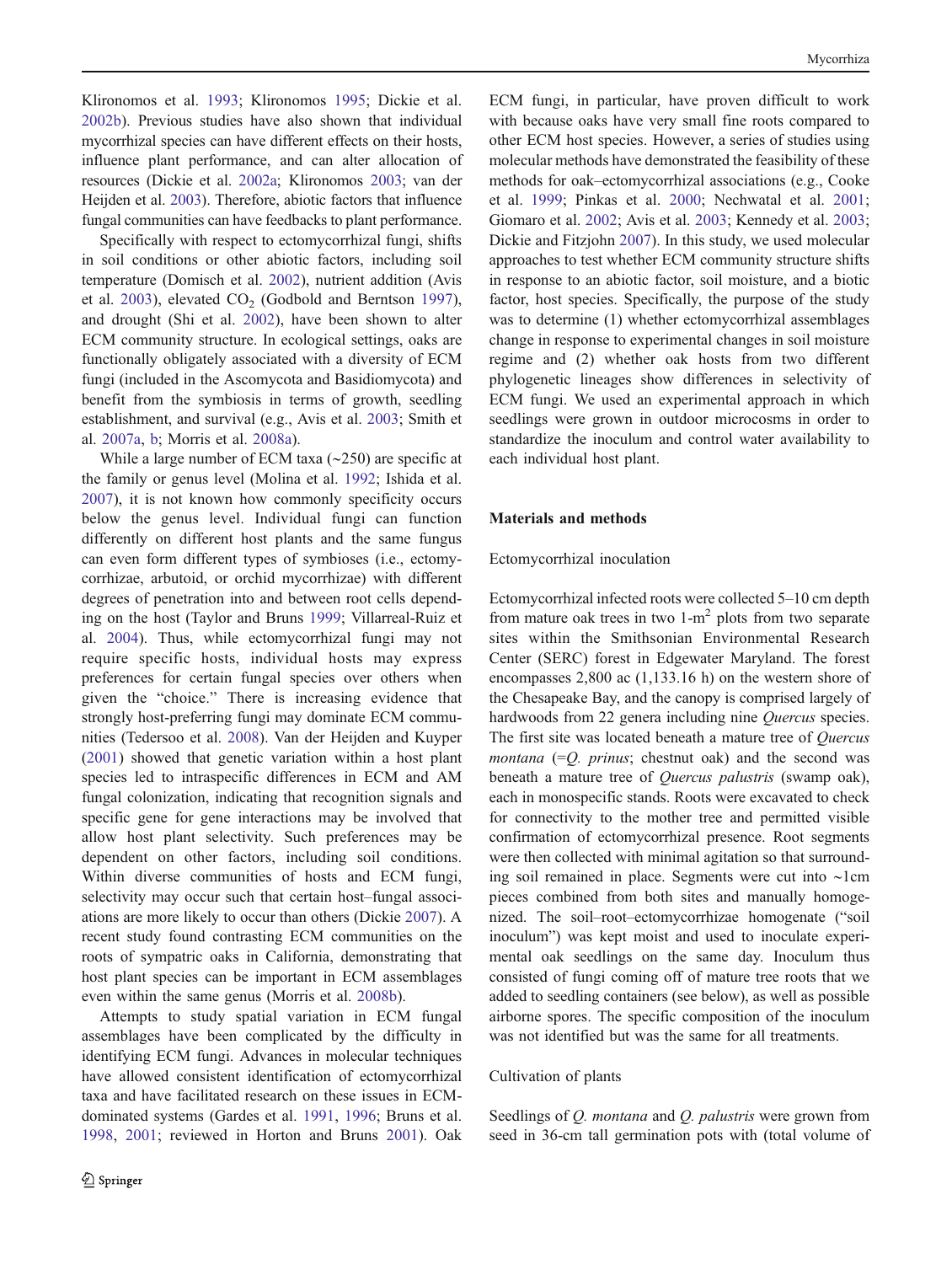983 cm<sup>3</sup>) in a 1:1 mixture of thoroughly homogenized potting soil and silica sand. Seeds were collected locally from multiple maternal trees within a 2-ha area of the Big Tree Plot. After 1 year, seedlings were replanted in 15-cm diameter pots, 30 cm deep. Seedlings showed no visible sign of ECM infection at the time of transplanting. In the bottom third of the pot, 10 g of the soil inoculum was incorporated into the soil. The seedlings were then placed in an outdoor rainout shelter in April for 60 days and watered regularly to establish mycorrhizal infection. Following this period, ten plants of each species were placed under each of three water treatments (60 plants total). Plants under the wet treatment were watered twice daily with 900 mL of water each time; plants in the medium treatment were watered three times a week with 900 mL of water each time; and plants in the dry treatment were watered once weekly with 900 mL of water. Plants were grown for 2 months under these water regimes beneath an outdoor rainout shelter that prevented any additional rainfall. Treatments corresponded to percent soil moisture values (mass  $H_2O$  per mass soil) as follows: dry, 8.9% ( $\pm$ 0.09); med, 15.2% ( $\pm$ 0.09); and wet, 25.0%  $(\pm 0.08)$ . Soil moisture values were based on gravimetric measurements in all pots 1 month after initiation of the treatments. These treatments correspond to natural hydrologic gradients within the SERC forest that vary from floodplain to upland sites (J. Cavender-Bares, unpublished). Plants were harvested, and ectomycorrhizal colonization was examined within a 2-week period. Not all of the initially planted seedlings survived the duration of the experiment, particularly in the dry treatment.

## Root tip collection and mycorrhizal morphotypes

Whole intact root systems of each plant were removed from the soil and washed in a mild surfactant to remove soil particles. The root systems were separated into the top third, the middle third, and the bottom third. A representative sample of six 3.5-cm root pieces was taken from each third of the root system. These root samples were placed in a glass Petri dish with water and examined at ×10 magnification under a dissecting scope. Ectomycorrhizal morphotypes were distinguished based on color, surface appearance, hyphal abundance, and branching pattern. Effort was made to overestimate differences in morphotypes during this screening process. The number of root tips infected with each morphotype of ECM fungi was recorded along with the number of uninfected root tips for each sample. An average of 724  $(\pm 38)$  tips were examined per plant. Two root tips of each morphotype were taken from each plant for DNA isolation and subsequent molecular identification. Once morphotypes were matched with genotypes, this data was used to calculate proportional colonization of each fungal genotype.

Molecular identification of ECM fungi

DNA extraction and PCR A drop of distilled, deionized water was added to a microcentrifuge tube with the fresh root tip, which was lacerated with a bead beater using a 3-mm sterile glass bead. DNA was extracted using a standard protocol (DNeasy Plant and Fungal Mini Kit, Qiagen, Valencia, CA, USA). The internally transcribed spacer regions of the rDNA were amplified using the primers ITS1F (Gardes and Bruns [1993\)](#page-8-0) and ITS4 (White et al. [1990](#page-9-0)). Polymerase chain reaction (PCR) was performed in a PTC-100 thermal cycler (MJ Research, Waltham, MA, USA) in conditions previously described (Gardes and Bruns [1993](#page-8-0)).

RFLP analysis and DNA sequencing Each PCR sample was then digested for restriction fragment length polymorphism (RFLP) using HinfI and AluI restriction enzymes (New England Biolabs, Beverly, MA, USA) as per manufacturer's suggested conditions. Agarose gel electrophoresis was used to size the fragments generated from the RFLP. Fragment sizes were calculated using the Gelreader software (NCBI). Samples with similar morphotypes were run side by side to increase the likelihood of identifying small differences in band sizes. RFLP types that appeared similar (±5% fragment length) were grouped together. We sequenced representatives of each unique RFLP type for identification and to clarify the validity of the RFLP typing. Multiple representatives were sequenced for RFLP types that were frequent. To avoid overgrouping samples within a RFLP type, we sequenced two samples from each type that had a continuum of sizes.

Single-pass sequencing of the ITS1/5.8S/ITS2 region of the rDNA was performed on an ABI3100 Genetic Analyzer and analyzed with the Sequence Analysis 3.4.1 software (Applied Biosystems, Foster city, CA, USA). Internal transcribed spacer (ITS) sequences were initially grouped based on similar BLAST (Altschul et al. [1990\)](#page-7-0) affinities, aligned using the software package ClustalX (Jeanmougin et al. [1998](#page-8-0)), and then manually adjusted. Pairwise sequence distances were calculated in phylogenetic analysis using parsimony (Swofford [2001](#page-8-0)) with adjustment so that gaps were not included. ECM taxon names were designated based upon the taxonomic level supported from the BLAST results. For example, a RFLP type sequence whose BLAST score sequence grouped closely with a wide range of ascomycetes would be named Ascomycota. Numbering identified RFLP types as unique roughly at the species level. DNA sequences from this study have been submitted to the GenBank (accession numbers: FJ008030–FJ008041).

While exact taxonomic identification was not critical for this study, we attempted to evaluate the affinities of each of the sequence types to further our understanding of oak–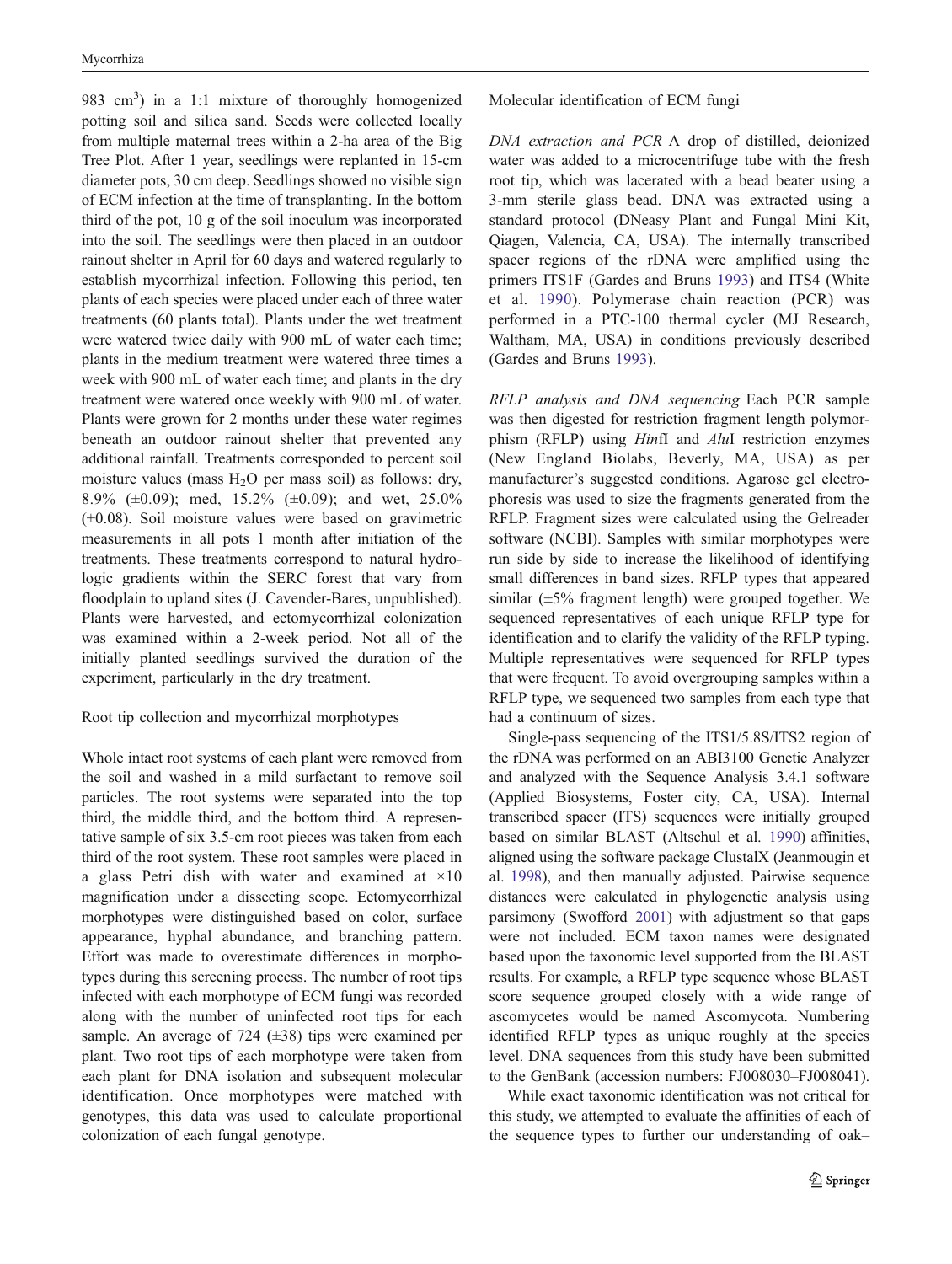<span id="page-3-0"></span>Table 1 DNA sequence analysis results of the ITS1/5.8S/ITS2 region from RFLP types based on GenBank blast searches

| type              | Sequence Accession Base<br>no. | pairs<br>used <sup>a</sup> | Best match to<br>vouchered specimen                 | Percent<br>match/<br>no. of bpb | E<br>value | Max<br>ident<br>$(\%)$ | Image        | Estimate of<br>taxonomic<br>affinities | Hinfl and AluI<br>fragment sizes           |
|-------------------|--------------------------------|----------------------------|-----------------------------------------------------|---------------------------------|------------|------------------------|--------------|----------------------------------------|--------------------------------------------|
| <b>AGAR</b>       | FJ008036                       | 629                        | DQ486700 Entoloma sinuatum                          | 88/629                          | 0.0        | 89                     |              | Fig. 1a Agaricales                     | H: 400/335/260<br>A: $275/200/$<br>160/140 |
| ASCO1             | FJ008037                       | 509                        | AF351582 Trichophaea hybrida                        | 90/198                          | 1E-64      | 90                     | Fig. 1e      | Ascomycota                             | H: 300/220/110<br>A: $620$                 |
| ASCO <sub>2</sub> | FJ008038                       | 579                        | AF351582 Trichophaea hybrida                        | 90/198                          | 1E-64      | 90                     |              | Fig. 1c Ascomycota                     | H: 220/130/110/<br>90/80<br>A: 370/170/80  |
| ASCO3             | FJ008039                       | 576                        | AY219841 Wilcoxina mikolae                          | 89/198                          | 3E-60      | 89                     | Fig. $1j$    | Ascomycota                             | H: 325/300<br>A: $360/170/90$              |
| ASCO4             | FJ008040                       | 578                        | AY219841 Wilcoxina mikolae                          | 88/198                          | 2E-58      | 88                     | Not<br>shown | Ascomycota                             | H: 325/210/90<br>A: $450/170$              |
| <b>CENO</b>       | FJ008033                       | 494                        | AY394919 Cenococcum<br>geophilum isolate            | 99/494                          | 0.0        | 99                     | Fig. $1b$    | Сепососсит                             | H: 160/120/110/<br>90/85<br>A: $380/190$   |
| THEL1             | FJ008035                       | 580                        | AF272912 Tomentella botryoides                      | 98/552                          | 0.0        | 99                     | Fig. 1i      | Tomentella                             | H: 200/180/145<br>A: $460/90$              |
| THEL <sub>2</sub> | FJ008034                       | 653                        | DQ974776 Tomentella<br>fuscocinerea                 | 93/633                          | 0.0        | 93                     | Fig. 1f      | Tomentella                             | H: 180/145<br>A: $460/190$                 |
| THEL3             | FJ008041                       | 574                        | EU427330 Thelephora terrestris                      | 93/574                          | 0.0        | 93                     | Fig. 1g      | Thelephora                             | H: 355/165/150<br>A: $460/160$             |
| TUB1              | FJ008032                       | 570                        | AJ278140 Tuber maculatum                            | 87/568                          | 0.0        | 88                     | Fig. $1k$    | Tuberaceae/<br>Tuber                   | H: 370/190/120<br>A: $560/100$             |
| TUB <sub>2</sub>  | FJ008030                       | 568                        | DO402505 Tuber borchii isolate<br>ECMm <sub>2</sub> | 95/457                          | 0.0        | 95                     | Fig. $1h$    | Tuberaceae/<br>Tuber                   | H: 370/170/100<br>A: $605/120$             |
| TUB3              | FJ008031                       | 640                        | AF003917 Tuber dryophilum                           | 89/550                          | 0.0        | 89                     | Fig. 1d      | Tuberaceae/<br>Tuber                   | H: 370/175/100<br>A: 700                   |

Taxonomic study IDs were assigned to each sequence type representing at least 4% DNA sequence distance. The length of the sequence used in the BLAST search and the taxon names for the best match to a vouchered specimen in the GenBank are given, along with the percentage match. RFLP fragment sizes are approximate and do not reflect fragments below 80-bp size or multiple fragments of the same length <sup>a</sup> The number of base pairs used for the BLAST analysis

<sup>b</sup> The percent sequence similarity that the best match had across the number of base pairs where the match occurred

ectomycorrhizal fungal associates. The sequence types that we assigned to each morphotype were a reflection of our best estimate of these taxonomic affinities based on not only the strongest sequence match to a named vouchered specimen, but also to other vouchered specimens that had similarly strong matches.

### Statistical analysis

We used analysis of similarity (ANOSIM) devised by Clarke ([1993\)](#page-7-0) using the computer program PRIMER 5.1 to determine whether ECM fungal assemblages differed between host species and between soil moisture treatments. The advantage of the ANOSIM test is that it does not assume any underlying distribution to the data; instead, it is a nonparametric test, based only on the rank order of the matrix values. The parameters were set to analyze similarity between samples using the Bray–Curtis index. Data were standardized and square root transformed prior to analysis. The SIMPER procedure was used to determine which taxa where most important in determining similarity among and between treatment groups. Analysis of variance (ANOVA) was used to test for effects of host and soil moisture treatments on ECM species richness and percent colonization of roots (arcsine transformed). Adequacy of the models was assessed by inspecting residual plots.

Fig. 1 Images show 11 of the morphotypes identified on roots of  $Q$ . palustris or Q. montana that were associated with the sequence types in Table 1: a AGAR, b CENO, c ASCO2, d TUB3, e ASCO1, f THEL2, g THEL3, h TUB2, i THEL1, j ASCO3, k TUB1. ECM are shown on  $Q$ . *palustris* roots for  $a$ ,  $b$ ,  $c$ ,  $e$ ,  $f$ ,  $h$ ,  $i$ ,  $j$ ,  $k$  and on  $Q$ . montana roots for d and g. White bars indicate 300 μm. Details of taxon assignments are given in Table 1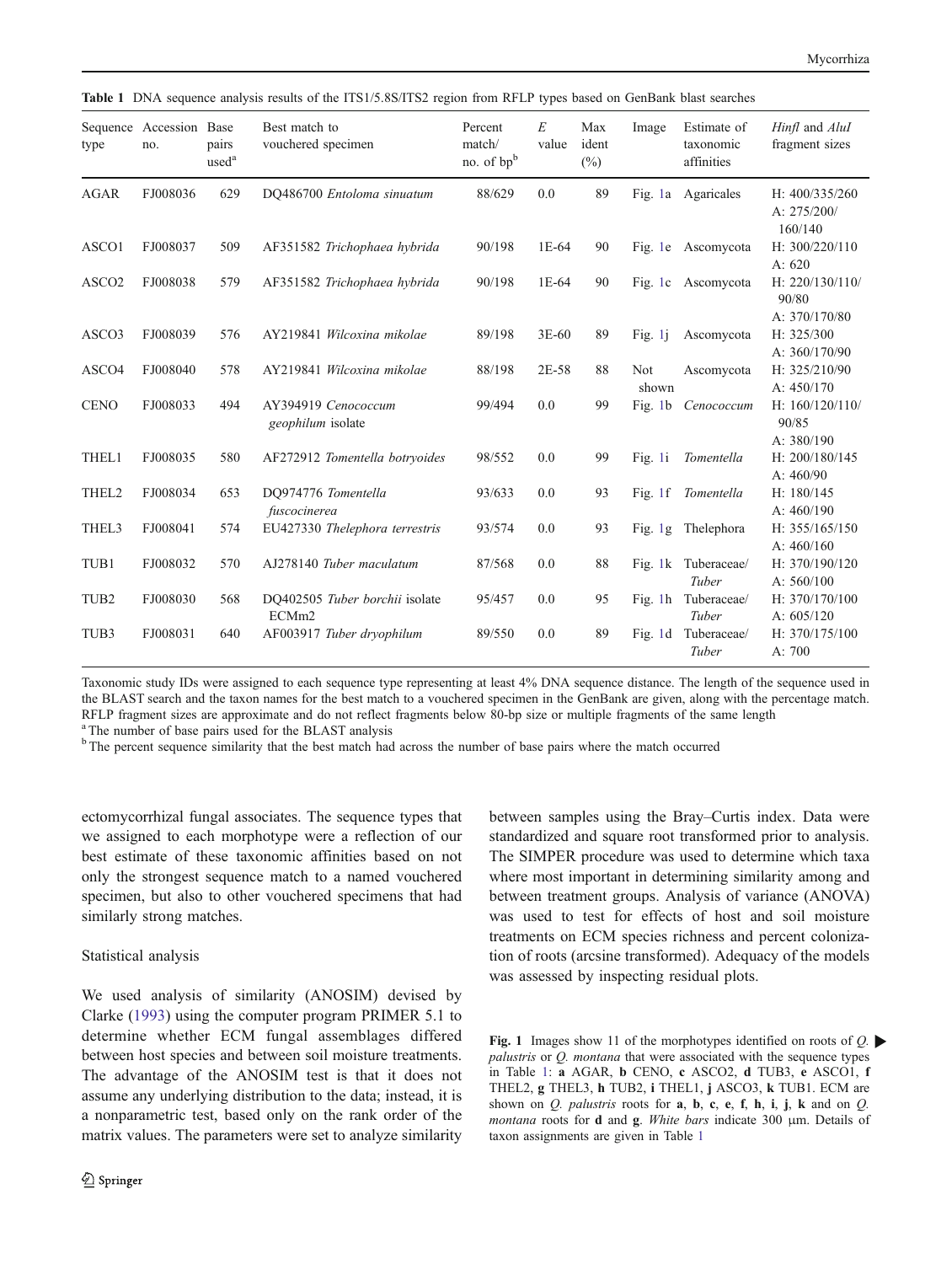Mycorrhiza

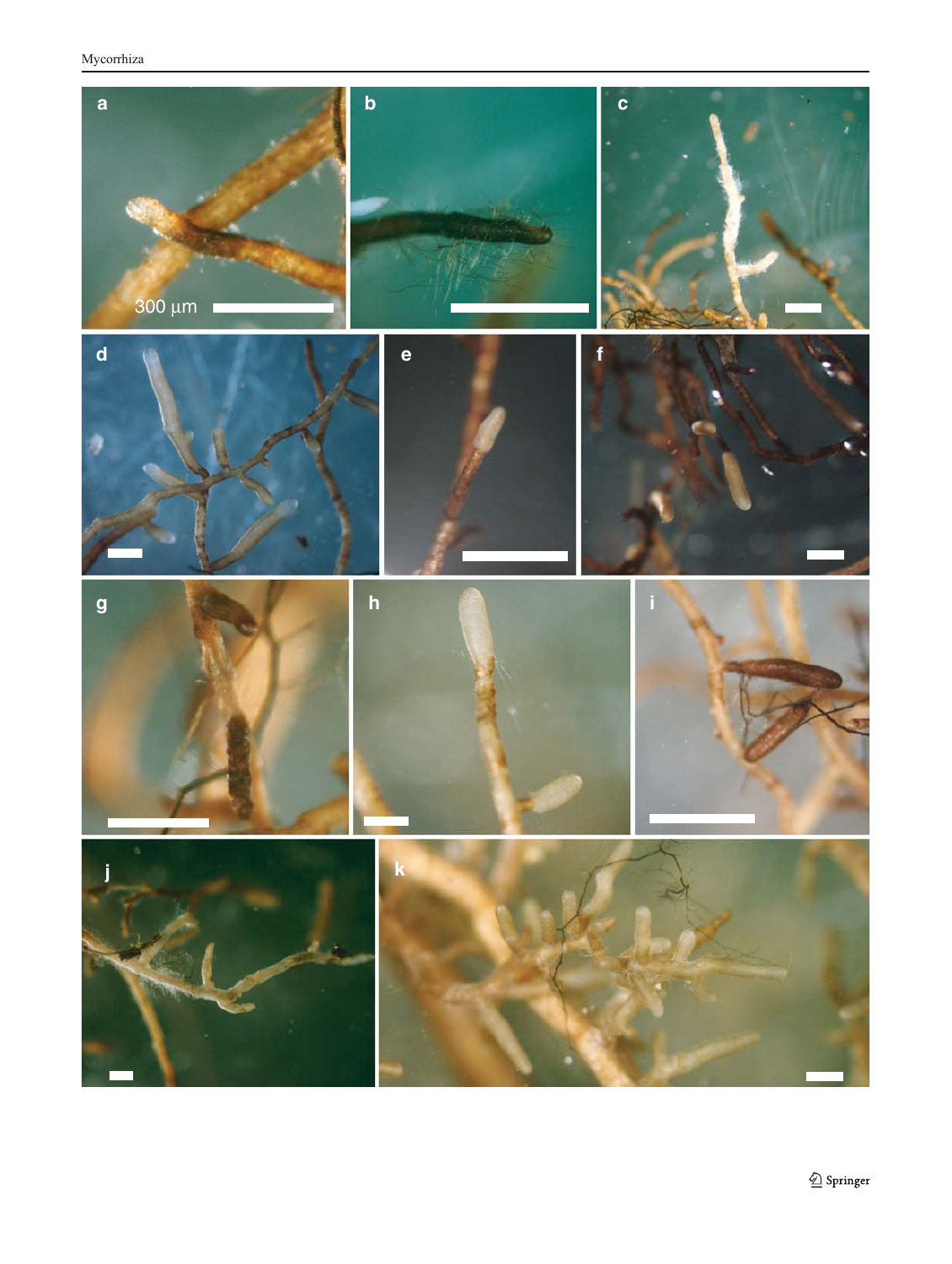| Fungal taxon                           | O. palustris |              |                |          |                 |                |          | O. montana      |                |              |              |                  |              |                  |                |          |            |                |
|----------------------------------------|--------------|--------------|----------------|----------|-----------------|----------------|----------|-----------------|----------------|--------------|--------------|------------------|--------------|------------------|----------------|----------|------------|----------------|
|                                        | Dry          |              |                | Med      |                 | Wet            |          | Dry             |                | Med          |              |                  | Wet          |                  |                |          |            |                |
|                                        | PC           | <b>SE</b>    | $\overline{P}$ | PC       | <b>SE</b>       | $\overline{P}$ | PC       | <b>SE</b>       | $\overline{P}$ | PC           | <b>SE</b>    | $\boldsymbol{P}$ | PC           | <b>SE</b>        | $\overline{P}$ | PC       | <b>SE</b>  | $\overline{P}$ |
| <b>AGAR</b>                            | $\mathbf{0}$ | $\Omega$     | $\Omega$       | $\Omega$ | $\theta$        | $\theta$       | 3.47     | $\pm 1.50$      | 0.63           | $\left($     | $\theta$     | $\Omega$         | $\mathbf{0}$ | 0                | $\Omega$       | 0        | $\Omega$   | $\Omega$       |
| ASCO1                                  | $\mathbf{0}$ | $\Omega$     | $\theta$       | 7.63     | $\pm 5.82$      | 0.63           | $\Omega$ | $\Omega$        | 0              | $\mathbf{0}$ | $\mathbf{0}$ | $\Omega$         | $\mathbf{0}$ | 0                | $\Omega$       | $\theta$ | $\theta$   | $\theta$       |
| ASCO <sub>2</sub>                      | $\theta$     | $\theta$     | $\Omega$       | $\Omega$ | $\theta$        | $\theta$       | $\Omega$ | $\Omega$        | $\Omega$       | $\Omega$     | $\mathbf{0}$ | $\Omega$         | 2.96         | $\pm 2.96$       | 0.14           | $\Omega$ | $\Omega$   | $\Omega$       |
| ASCO3                                  | 0.12         | $\pm 0.12$   | $0.2 \quad 0$  |          | $\theta$        | $\theta$       | $\theta$ | 0               | $\Omega$       | $\Omega$     | $\mathbf{0}$ | 0                | 0            | 0                | 0              | 0        | $\Omega$   | $\theta$       |
| ASCO4                                  | 0.12         | $\pm 0.12$   | $0.2 \quad 0$  |          | $\Omega$        | $\Omega$       | $\Omega$ | $\theta$        | $\Omega$       | $\Omega$     | $\Omega$     | $\Omega$         | $\theta$     | $\Omega$         | $\Omega$       | 0        | $\Omega$   | $\Omega$       |
| <b>CENO</b>                            | 1.7          | $\pm 1.70$   | $0.2 \quad 0$  |          | $\Omega$        | $\theta$       | $\Omega$ | $\Omega$        | $\theta$       | $\Omega$     | $\theta$     | $\Omega$         | $\theta$     | $\Omega$         | $\Omega$       | 0        | $\Omega$   | $\Omega$       |
| THEL1                                  | 0.5          | $\pm 0.37$   | 0.4            | $\theta$ | $\theta$        | $\theta$       | $\Omega$ | $\theta$        | $\theta$       | $\Omega$     | $\theta$     | $\Omega$         | $\theta$     | $\theta$         | $\Omega$       | 0.18     | $\pm 0.18$ | 0.17           |
| THEL <sub>2</sub>                      | $\mathbf{0}$ | $\Omega$     | $\theta$       | 8.41     | $\pm 3.96$      | 0.63           | $\Omega$ | 0               | $\Omega$       | 2.03         | $\pm 1.06$   | 0.67             | 4.21         | $\pm 2.44$       | 0.71           | $\Omega$ | $\Omega$   | $\Omega$       |
| THEL3                                  | $\theta$     | $\theta$     | $\Omega$       | $\Omega$ | $\Omega$        | $\Omega$       |          | $\Omega$        | $\theta$       | $\Omega$     | $\Omega$     |                  | 2.8          | $\pm 2.70$       | 0.29           | $\Omega$ | $\Omega$   | $\Omega$       |
| TUB1                                   | 6.87         | $\pm 1.20$   |                | 16.7     | $\pm 6.29$      |                | 9.3      | $\pm 2.4$       | 0.75           | 0.25         | $\pm 0.25$   | 0.33             | 1.06         | $\pm 0.73$       | 0.29           | 5.38     | $\pm 4.22$ | 0.5            |
| TUB <sub>2</sub>                       | 18.6         | $\pm 8.96$   | -1             | 7.99     | $\pm 3.63$      | 0.88           | 34.7     | $\pm 8.13$      | -1             | 17.7         | ±13.55       | 0.67             | 12.31        | $\pm 4.97$       | 0.71           | 20.13    | $\pm 7.94$ | 0.83           |
| TUB3                                   | $\mathbf{0}$ | $\mathbf{0}$ | $\mathbf{0}$   | $\Omega$ | $\theta$        | $\mathbf{0}$   | $\Omega$ | $\mathbf{0}$    | $\mathbf{0}$   | $\theta$     | $\mathbf{0}$ | 0                | $\mathbf{0}$ | $\theta$         | $\Omega$       | 2.23     | $\pm 2.23$ | 0.17           |
| N                                      |              |              | 5              |          |                 | 8              |          |                 | 8              |              |              | 3                |              |                  |                |          |            | 6              |
| Percent colonization <sup>a</sup> 39.2 |              | ±11.51       |                |          | 50.4 $\pm 8.20$ |                |          | 54.1 $\pm$ 5.86 |                | 40.3         | ±11.16       |                  |              | 37.49 $\pm 6.57$ |                | 47.57    | $\pm 6.79$ |                |

<span id="page-5-0"></span>Table 2 Relative abundance, measured as mean percent colonization (PC) of root tips±SE, for ECM fungal taxa across three soil moisture treatments (dry, medium, and wet) on two oak hosts, Q. palustris and Q. montana

Taxon names are explained in Table [1](#page-3-0)

 $P$  proportion of seedlings on which fungal taxon occurs within each oak host and treatment,  $N$  final seedling samples sizes

Mean percentage of total ECM colonized root tips±SE

## **Results**

#### Fungi detected on seedling roots

The conservative progression from morphotypes to RFLP types to sequence types allowed us to refine our identifications and, ultimately, all comparisons were based on the final sequence types. For example, we identified a mean of 4.3 ECM morphotypes per plant compared to a final of 2.4 sequence types per plant. For over 91% of the infected tips, we were able to match morphotypes to sequences unambiguously. For <9% of tips, we were not able to identify tips unambiguously, and these data were not included in the analysis. A total of 24 unique RFLP types were identified based on the patterns obtained with two different restriction enzymes. DNA sequence analysis of these RFLP types revealed that many of the band differences leading to their uniqueness ended up being attributable to variation in gel electrophoresis. Therefore, only 12 fungal sequence types were identified overall (Table [1](#page-3-0); Fig. [1](#page-3-0)).

BLAST similarities to samples contained in the GenBank allowed us to estimate approximate taxonomic affiliations for most of the sequence types. The most frequently occurring types were affiliated with the family Tuberaceae (TUB1, TUB2, and TUB3) and the Thelephoraceae (THEL1, THEL2, and THEL3). The Tuberaceae samples primarily matched the well-represented Tuber species in the GenBank. The Thelephoraceae samples showed strong affinities to the genera Tomentella (THEL1 and THEL2) and Thelephora (THEL3). Four types were associated with Ascomycota (ASCO1, ASCO2, ASCO3, and ASCO4), although a more definitive grouping was not obvious based on equal matches to a wide range of ascomycetes. Other taxa detected included Cenococcum geophilum (CENO) and one type that had affinities within the Agaricales (AGAR).

Evidence for host selectivity in ECM assemblages ANOSIM showed significant differentiation in ECM fungal assemblages between hosts for both relative abundance and presence/absence data (Tables 2 and 3). Differences in relative abundance of two Tuber types (TUB1 and TUB2), a Thelephoraceae (THEL2), and an Ascomycota species (ASCO1) contributed to the host differentiation. For the presence/absence data, the increased frequency of occurrence of TUB1 on Q. *palustris* and of THEL2 on Q.

Table 3 ANOSIM results for host selectivity and soil moisture based on relative abundance and presence/absence of ECM fungal types

| Sample statistic (global $R$ ) | $P$ value |
|--------------------------------|-----------|
|                                |           |
| $0.269*$                       | $0.004*$  |
| $0.35*$                        | $0.002*$  |
|                                |           |
| $0.382*$                       | $0.001*$  |
| $0.241*$                       | $0.001*$  |
|                                |           |

 $*P<0.05$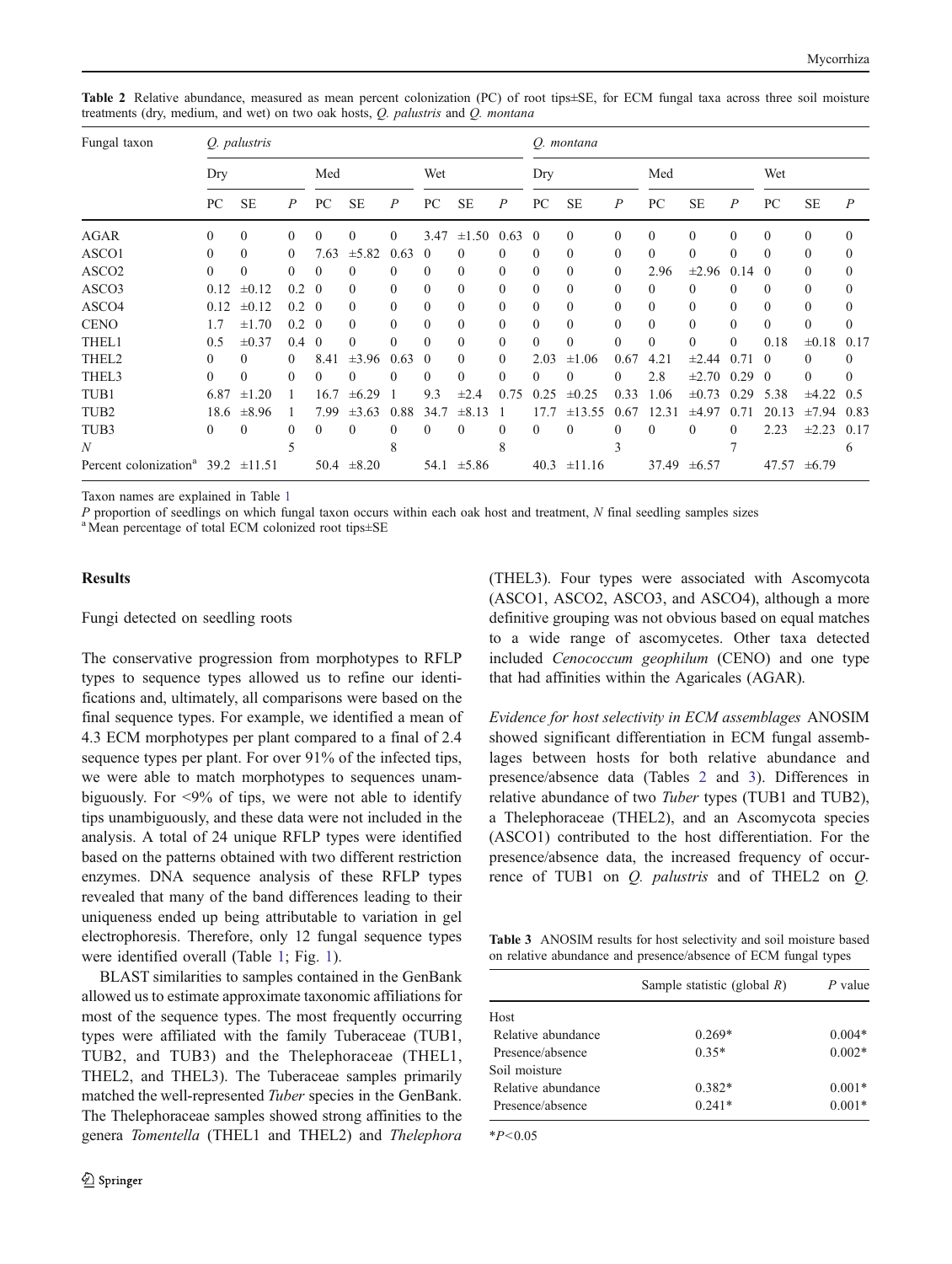Table 4 Pairwise tests for differentiation between treatments for relative abundance and presence/absence data

| Groups             | R statistic | $P$ value |  |  |
|--------------------|-------------|-----------|--|--|
| Relative abundance |             |           |  |  |
| Dry–med            | 0.065       | 0.279     |  |  |
| Dry–wet            | $0.188**$   | $0.06**$  |  |  |
| Med-wet            | $0.372*$    | $0.002*$  |  |  |
| Presence/absence   |             |           |  |  |
| Dry-med            | $0.311*$    | $0.007*$  |  |  |
| Dry–wet            | $0.324*$    | $0.005*$  |  |  |
| Med-wet            | $0.469*$    | $0.001*$  |  |  |

 $*P<0.05$ , significant contrasts;  $*P<0.10$ , marginally significant contrasts

montana were largely responsible for the host effect. Furthermore, CENO, AGAR, ASCO3, and ASCO4 occurred only on Q. palustris, while ASCO2 occurred only on Q. montana, although frequencies of these taxa were low.

ECM assemblages shifted with soil moisture ECM fungal assemblages also differed significantly across soil moisture treatments (Table [3\)](#page-5-0). For relative abundance data, pairwise comparisons show that medium and wet treatments differed significantly  $(P=0.002;$  Table 4), dry and wet treatments were marginally different  $(P=0.06)$ , and medium and dry treatments were not significantly different. Pairwise comparisons of presence/absence of ECM taxa demonstrated more clearly that hydrologic conditions altered ECM communities associated with the two oak species (Table 4). In this analysis, all treatments differed significantly in ECM composition ( $P=0.001$  to  $P=0.007$ ). Variation in the relative abundance of TUB2 contributed strongly to the soil moisture effect for the relative abundance data; the increased presence of THEL2 in the medium moisture treatment relative to the dry and wet treatments contributed strongly to the soil moisture effect for the presence/absence data. THEL2 and two of the Ascomycota taxa (ASCO1 and ACO2) occurred only in the medium treatment, C. geophilum and the two Ascomycota types (ASCO3 and ASCO4) occurred only in the dry treatment, whereas TUB3 and AGAR occurred only in the wet treatment. C. geophilum may include cryptic species (Douhan and Rizzo [2005;](#page-7-0) Douhan et al. [2007\)](#page-7-0), but at least some of the species identified as C. geophilum are known to survive under extremely dry conditions  $(-5.5)$ MPa) and can survive desiccation (Pigott [1982](#page-8-0)).

Species richness and percent colonization ANOVA showed that species richness of ECM species did not differ significantly across water treatments  $(F_{2,31}=2.12, P=0.137)$ , but there was a significant effect of host on species richness  $(F_{1,31}=13.23, P=0.001)$ . Q. palustris had a higher average number of ECM species per individual host plant than Q.

*montana*  $(2.8\pm0.15$  and  $1.87\pm0.24$ , respectively). The interaction between host species and water treatment was not significant. There was no difference between soil moisture treatments  $(F_{2,31}=0.95, P=0.399)$  or between host species  $(F_{1,31}=1.1, P=0.303)$  in percent colonization of root tips and no interaction.

# Discussion

This study presents two important findings for the structure of ECM communities. First, we found that the composition of ECM assemblages shifted significantly across a hydrologic gradient on two oak host species. These results suggest that the ECM communities respond either directly to water availability in the environment and/or to host signals of water stress and reduced growth rates. ECM species have been observed to show differential sensitivity to drought (e.g., Coleman et al. [1989](#page-7-0); Shi et al. [2002](#page-8-0)), soil type, soil depth, and other abiotic variables (e.g., Dickie et al. [2002b](#page-7-0); Moser et al. [2005](#page-8-0); Korkama et al. [2006\)](#page-8-0) but have also recently been shown to vary strongly with plant growth rates (Korkama et al. [2006\)](#page-8-0). It remains to be explored whether shifts in ECM communities over variation in water availability serve to (1) buffer (or minimize) the effects of variation in water availability on the host, (2) exacerbate the effects of water availability gradients, or (3) have no effect. There is evidence in pine systems, for example, suggesting that water transfer from ECM hyphae to roots differs both among ECM types and among host species (Plamboeck et al. [2007](#page-8-0)). To the extent that ECM species differ in their ability to ameliorate water stress, shifting fungal composition with soil moisture could have important consequences for drought responses of plants (Kennedy and Peay [2007\)](#page-8-0).

Second, we found evidence for ECM community shifts across hosts. Earlier studies have suggested that closely related host species, such as trees from the same genus or family, support similar ECM communities (Horton and Bruns [1998;](#page-8-0) Cullings et al. [2000](#page-7-0)). A recent study of sympatric oaks from different subgenera, however, shows evidence that ECM community assemblages vary with host species (Morris et al. [2008b](#page-8-0)). Therefore, some degree of divergence in specificity among oaks of different subgenera may be expected. In this study, while the most frequent ECM species (those in the genus Tuber and a Thelephoroid species) were found on both *Quercus* hosts, the ECM communities on the two hosts differed in their abundance and frequency. Our results thus suggest that the two oak species, which represent different subgenera, do partition the ECM symbiotic environment, similar to the Morris et al. [\(2008b](#page-8-0)) study. Divergence times between the two oak lineages based on minimum fossil ages are estimated at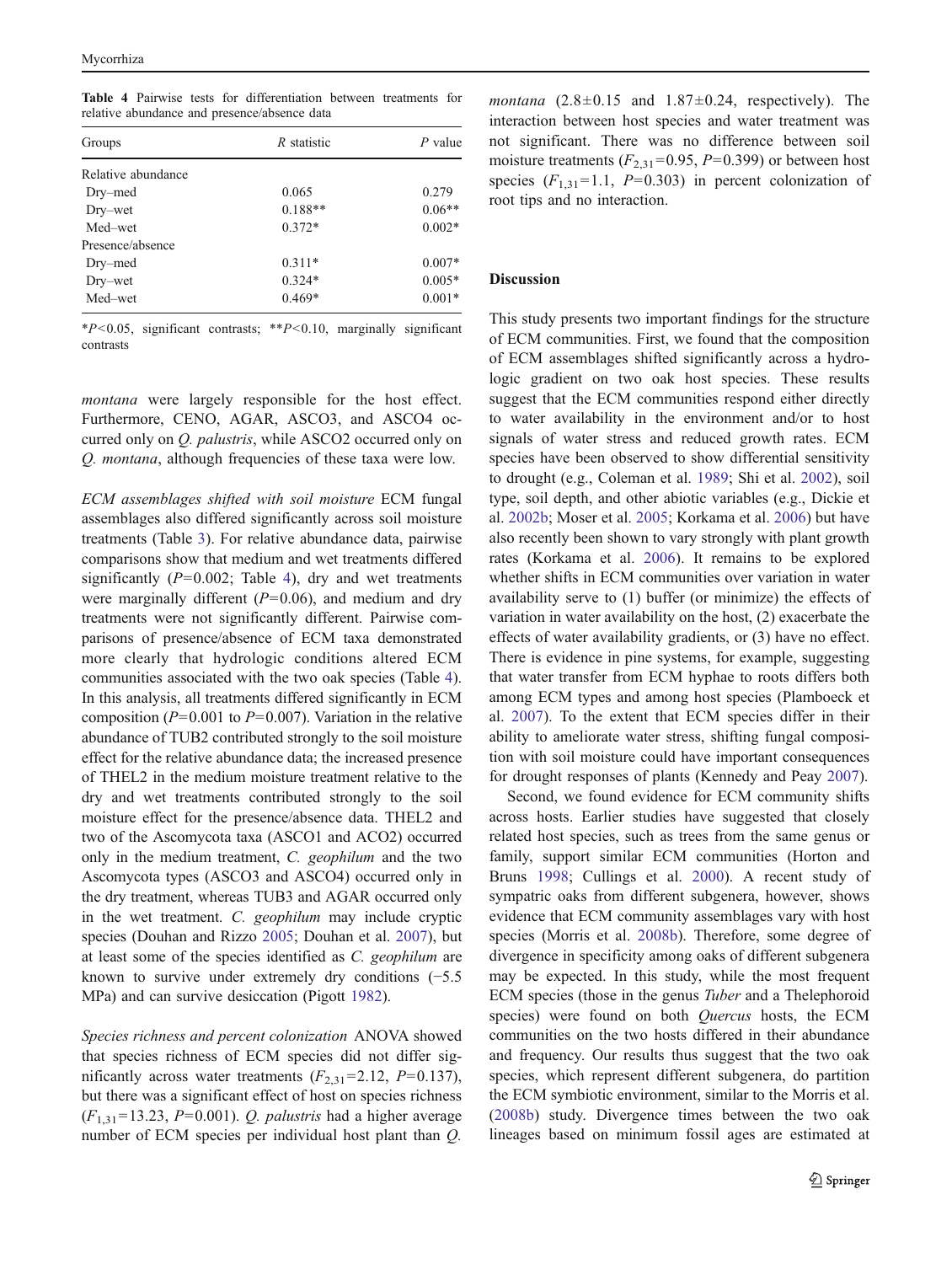<span id="page-7-0"></span>40 mya (Daghlian and Crepet 1983; Manos et al. [1999](#page-8-0)), and the species are intersterile (Nixon [1997](#page-8-0)). Partitioning of symbionts may increase the local diversity of ECM taxa. It may also facilitate the resource partitioning and cooccurrence of these distantly related oak lineages, which are known to co-occur more often than oak species within the same lineage (Mohler [1990](#page-8-0); Cavender-Bares et al. 2004a, b).

The diversity (defined as species richness) of the ECM assemblages in this study was low compared to field studies (Dickie 2007). Limited diversity may be expected in shortterm microcosm experiments where colonization is restricted largely to ECM species in the inoculum. Other soil fungal groups in the SERC forest have had similar diversity to other systems (e.g., AM fungi, C.E. Lovelock, unpublished data; orchid fungi, McCormick et al. [2004](#page-8-0)). Acer rubrum, a species that is known to limit ECM colonization of oaks (Dickie et al. 2002a), is very common in the SERC forest (Lovelock and Miller [2002;](#page-8-0) Parker and Tibbs [2004](#page-8-0)), which could have limited ECM abundance in the inoculum. Despite low ECM diversity, we still detected an ECM community response to a gradient in water availability, perhaps suggesting that water availability may have an even stronger effect in other forest systems.

In conclusion, our data support the idea of strong abiotic and biotic controls on ECM communities in oak forests. Whether water availability affects ECM fungal assembly directly or indirectly through variation in plant growth rates is yet to be determined. However, because of strong effects of ECM species on plant performance and competitive interactions (Pande et al. [2007](#page-8-0)), we anticipate that ECM species could amplify or ameliorate suboptimal environmental conditions, thereby influencing tree community composition.

Acknowledgements We thank Joe Morton at the University of West Virginia for providing assistance with the morphotyping and digital image collection and Thomas Bruns at the University of California Berkeley for the use of his laboratory for the molecular work. Funding was providing by a Smithsonian Institution fellowship to J. Cavender-Bares, by the University of Minnesota, and by an NSF REU grant to SERC that supported R. Robinson's summer internship. We thank Sara Branco, Ian Dickie, and two anonymous reviewers for the comments that significantly improved the manuscript. We also thank Nicole Cavender and Kari Koehler for other assistance.

## References

- Abbott LK, Robson AD (1981) Infectivity and effectiveness of five endomycorrhizal fungi—competition with indigenous fungi in field soils. Aust J Agric Res 32:621–630. doi[:10.1071/](dx.doi.org/10.1071/AR9810621) [AR9810621](dx.doi.org/10.1071/AR9810621)
- Altschul SF, Gish W, Miller W, Myers EW, Lipman D (1990) Basic local alignment search tool. J Mol Biol 215:403–410
- Avis PG, McLaughlin DJ, Dentinger BC, Reich PB (2003) Long-term increase in nitrogen supply alters above- and below-ground ectomycorrhizal communities and increases the dominance of Russula spp. in a temperate oak savanna. New Phytol 160:239– 253. doi:[10.1046/j.1469-8137.2003.00865.x](dx.doi.org/10.1046/j.1469-8137.2003.00865.x)
- Bruns TD (1995) Thoughts on the processes that maintain local species diversity of ectomycorrhizal fungi. Plant Soil 170:63–73. doi[:10.1007/BF02183055](dx.doi.org/10.1007/BF02183055)
- Bruns TD, Szaro TM, Gardes M, Cullings KW, Pan JJ, Taylor DL, Horton TR, Kretzer A, Garbelotto M, Li Y (1998) A sequence database for the identification of ectomycorrhizal basidiomycetes by phylogenetic analysis. Mol Ecol 7:257–272. doi[:10.1046/](dx.doi.org/10.1046/j.1365-294X.1998.00337.x) [j.1365-294X.1998.00337.x](dx.doi.org/10.1046/j.1365-294X.1998.00337.x)
- Bruns TD, Lilleskov EA, Bidartondo MI, Horton TR (2001) Patterns in ectomycorrhizal community structure in pinaceous ecosystems. Proceedings of the Joint Meeting of the American Phytopathological Society, the Mycological Society of America, and the Society of Nematologists, pp S163–S164
- Cavender-Bares J, Ackerly DD, Baum DA, Bazzaz FA (2004a) Phylogenetic overdispersion in Floridian oak communities. Am Nat 163:823–843. doi:[10.1086/386375](dx.doi.org/10.1086/386375)
- Cavender-Bares J, Kitajima K, Bazzaz FA (2004b) Multiple trait associations in relation to habitat differentiation among 17 Floridian oak species. Ecol Monogr 74:635–662. doi[:10.1890/](dx.doi.org/10.1890/03-4007) [03-4007](dx.doi.org/10.1890/03-4007)
- Clarke K (1993) Non-parametric multivariate analyses of changes in community structure. Aust J Ecol 18:117–143
- Coleman M, Bledsoe C, Lopushinsky W (1989) Pure culture response of ectomycorrhizal fungi to imposed water stress. Can J Bot 67:29–39. doi:[10.1139/b89-005](dx.doi.org/10.1139/b89-005)
- Cooke DEL, Jung T, Williams NA, Schubert R, Bahnweg G, Osswald W, Duncan JM (1999) Molecular evidence supports Phytophthora quercina as a distinct species. Mycol Res 103:799–804. doi[:10.1017/S0953756299008606](dx.doi.org/10.1017/S0953756299008606)
- Cullings K, Vogler D, Parker V, Finley S (2000) Ectomycorrhizal specificity patterns in a mixed Pinus contorta and Picea engelmannii forest in Yellowstone National Park. Appl Environ Microbiol 66:4988–4991. doi:[10.1128/AEM.66.11.4988-4991.](dx.doi.org/10.1128/AEM.66.11.4988-4991.2000) [2000](dx.doi.org/10.1128/AEM.66.11.4988-4991.2000)
- Daghlian CP, Crepet WL (1983) Oak catkins, leaves and fruits from the Oligocene Catahoula formation and their evolutionary significance. Am J Bot 70:639–649. doi[:10.2307/2443119](dx.doi.org/10.2307/2443119)
- Dickie IA (2007) Host preference, niches and fungal diversity. New Phytol 174:230–233. doi[:10.1111/j.1469-8137.2007.02055.x](dx.doi.org/10.1111/j.1469-8137.2007.02055.x)
- Dickie IA, Fitzjohn RG (2007) Using terminal restriction fragment length polymorphism (T-RFLP) to identify mycorrhizal fungi: a methods review. Mycorrhiza 17:259–270. doi[:10.1007/s00572-](dx.doi.org/10.1007/s00572-007-0129-2) [007-0129-2](dx.doi.org/10.1007/s00572-007-0129-2)
- Dickie IA, Koide RT, Steiner KC (2002a) Influences of established trees on mycorrhizas, nutrition, and growth of Quercus rubra seedlings. Ecol Monogr 72:505–521
- Dickie IA, Xu B, Koide RT (2002b) Vertical niche differentiation of ectomycorrhizal hyphae in soil as shown by T-RFLP analysis. New Phytol 156:527–535. doi[:10.1046/j.1469-8137.2002.00535.x](dx.doi.org/10.1046/j.1469-8137.2002.00535.x)
- Domisch T, Finer L, Lehto T, Smolander A (2002) Effect of soil temperature on nutrient allocation and mycorrhizas in Scots pine seedlings. Plant Soil 239:173–185. doi[:10.1023/A:1015037127126](dx.doi.org/10.1023/A:1015037127126)
- Douhan GW, Rizzo DM (2005) Phylogenetic divergence in a local population of the ectomycorrhizal fungus Cenococcum geophilum. New Phytol 166:263–271. doi[:10.1111/j.1469-8137.](dx.doi.org/10.1111/j.1469-8137.2004.01305.x:1-9) [2004.01305.x:1-9](dx.doi.org/10.1111/j.1469-8137.2004.01305.x:1-9)
- Douhan GW, Martin DP, Rizzo DM (2007) Using the putative asexual fungus Cenococcum geophilum as a model to test how species concepts influence recombination analyses using sequence data from multiple loci. Curr Genet 52:191–201. doi[:10.1007/s00294-](dx.doi.org/10.1007/s00294-007-0150-1) [007-0150-1](dx.doi.org/10.1007/s00294-007-0150-1)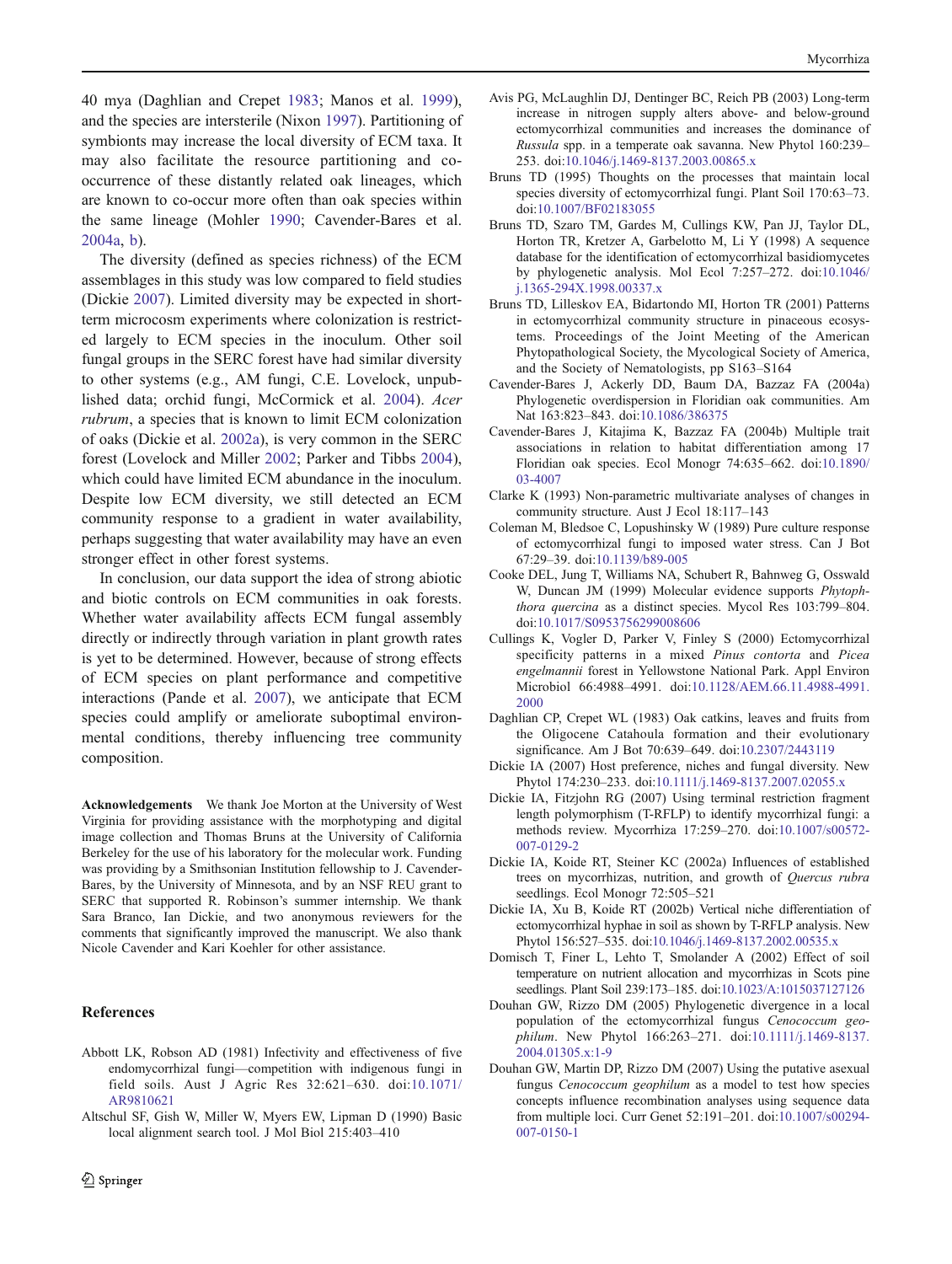- <span id="page-8-0"></span>Gardes M, Bruns TD (1993) ITS primers with enhanced specificity for basidiomycetes - application to the identification of mycorrhizae and rusts. Mol Ecol 2:113–118
- Gardes M, Fortin J, White TJ, Bruns TD, Taylor JW (1991) Identification of indigenous and introduced symbiotic fungi in mycorrhizae by amplification of the internal transcribed spacer. Can J Bot 69:180–190
- Gardes M, Bruns TD, Clapp JPE (1996) ITS-RFLP matching for identification of fungi. In: Clapp JPE (ed) Methods in molecular biology; species diagnostics protocols: PCR and other nucleic acid methods. Humana, Louisville, KY, pp 177–186
- Giomaro G, Sisti D, Zambonelli A, Amicucci A, Cecchini M, Comandini O, Stocchi V (2002) Comparative study and molecular characterization of ectomycorrhizas in Tilia americana and Quercus pubescens with Tuber brumale. FEMS Microbiol Lett 216:9–14. doi:[10.1111/j.1574-6968.2002.tb11407.x](dx.doi.org/10.1111/j.1574-6968.2002.tb11407.x)
- Godbold DL, Berntson GM (1997) Elevated atmospheric  $CO<sub>2</sub>$ concentration changes ectomycorrhizal morphotype assemblages in Betula papyrifera. Tree Physiol 17:347–350
- Horton TR, Bruns TD (1998) Multiple-host fungi are the most frequent and abundant ectomycorrhizal types in a mixed stand of Douglas fir (Pseudotsuga menziesii) and bishop pine (Pinus muricata). New Phytol 139:331–339. doi:[10.1046/j.1469-](dx.doi.org/10.1046/j.1469-8137.1998.00185.x) [8137.1998.00185.x](dx.doi.org/10.1046/j.1469-8137.1998.00185.x)
- Horton TR, Bruns TD (2001) The molecular revolution in ectomycorrhizal ecology: peeking into the black-box. Mol Ecol 10:1855– 1871. doi:[10.1046/j.0962-1083.2001.01333.x](dx.doi.org/10.1046/j.0962-1083.2001.01333.x)
- Ishida TA, Nara K, Hogetsu T (2007) Host effects on ectomycorrhizal fungal communities: insight from eight host species in mixed conifer-broadleaf forests. New Phytol 174:430–440. doi[:10.1111/](dx.doi.org/10.1111/j.1469-8137.2007.02016.x) [j.1469-8137.2007.02016.x](dx.doi.org/10.1111/j.1469-8137.2007.02016.x)
- Jeanmougin F, Thompson J, Gouy M, Higgins D, Gibson T (1998) Multiple sequence alignment with Clustal X. Trends Biochem Sci 23:403–405
- Kennedy PG, Peay KG (2007) Different soil moisture conditions change the outcome of the ectomycorrhizal symbiosis between Rhizopogon species and Pinus muricata. Plant Soil 291:155–165. doi[:10.1007/s11104-006-9183-3](dx.doi.org/10.1007/s11104-006-9183-3)
- Kennedy PG, Izzo AD, Bruns TD (2003) There is high potential for the formation of common mycorrhizal networks between understorey and canopy trees in a mixed evergreen forest. J Ecol 91:1071–1080. doi:[10.1046/j.1365-2745.2003.00829.x](dx.doi.org/10.1046/j.1365-2745.2003.00829.x)
- Klironomos JN (1995) Arbuscular mycorrhizae of Acer saccharum in different soil types. Can J Bot 73:1824–1830. doi[:10.1139/b95-](dx.doi.org/10.1139/b95-193) [193](dx.doi.org/10.1139/b95-193)
- Klironomos JN (2003) Variation in plant response to native and exotic arbuscular mycorrhizal fungi. Ecology 84:2292–2301. doi[:10.1890/02-0413](dx.doi.org/10.1890/02-0413)
- Klironomos JN, Moutoglis P, Kendrick B, Widden P (1993) A comparison of spatial heterogeneity of vesicular–arbuscular mycorrhizal fungi in two maple forest soils. Can J Bot 71:1472– 1480
- Klironomos JN, McCune J, Hart M, Neville J (2000) The influence of arbuscular mycorrhizae on the relationship between plant diversity and productivity. Ecol Lett 3:137–141. doi[:10.1046/](dx.doi.org/10.1046/j.1461-0248.2000.00131.x) [j.1461-0248.2000.00131.x](dx.doi.org/10.1046/j.1461-0248.2000.00131.x)
- Korkama T, Pakkanen A, Pennanen T (2006) Ectomycorrhizal community structure varies among Norway spruce (Picea abies) clones. New Phytol 171:815–824. doi:[10.1111/j.1469-8137.2006.](dx.doi.org/10.1111/j.1469-8137.2006.01786.x) [01786.x](dx.doi.org/10.1111/j.1469-8137.2006.01786.x)
- Lovelock CE, Miller R (2002) Heterogeneity in inoculum potential and effectiveness of arbuscular mycorrhizal fungi. Ecology 83:823–832
- Maherali H, Klironomos JN (2007) Influence of phylogeny on fungal community assembly and ecosystem functioning. Science 316:1746–1748. doi[:10.1126/science.1143082](dx.doi.org/10.1126/science.1143082)
- Manos PS, Doyle JJ, Nixon KC (1999) Phylogeny, biogeography, and processes of molecular differentiation in Quercus subgenus Quercus (Fagaceae). Mol Phylogenet Evol 12:333–349
- McCormick MK, Whigham DF, O'Neill J (2004) Mycorrhizal diversity in photosynthetic terrestrial orchids. New Phytol 163:425–438. doi:[10.1111/j.1469-8137.2004.01114.x](dx.doi.org/10.1111/j.1469-8137.2004.01114.x)
- Mohler CL (1990) Co-occurrence of oak subgenera: implications for niche differentiation. Bull Torrey Bot Club 117:247–255. doi[:10.2307/2996693](dx.doi.org/10.2307/2996693)
- Molina R, Massicotte H, Trappe JM (1992) Specificity phenomena in mycorrhizal symbiosis: community-ecological consequences and practical implications. In: Allen MF (ed) Mycorrhizal functioning. Chapman and Hall, London, UK, pp 357–423
- Morris M, Perez-Perez M, Smith M, Bledsoe C (2008a) Multiple species of ectomycorrhizal fungi are frequently detected on individual oak root tips in a tropical cloud forest. Mycorrhiza 18:375–383. doi[:10.1007/s00572-008-0186-1](dx.doi.org/10.1007/s00572-008-0186-1)
- Morris MH, Smith ME, Rizzo DM, Rejmánek M, Bledsoe CS (2008b) Contrasting ectomycorrhizal fungal communities on the roots of co-occurring oaks (Quercus spp.) in a California woodland. New Phytol 178:167–176. doi[:10.1111/j.1469-8137.](dx.doi.org/10.1111/j.1469-8137.2007.02348.x) [2007.02348.x](dx.doi.org/10.1111/j.1469-8137.2007.02348.x)
- Moser AM, Petersen CA, D'Allura JA, Southworth D (2005) Comparison of ectomycorrhizas of Quercus garryana (Fagaceae) on serpentine and nonserpentine soils in southwestern Oregon. Am J Bot 92:224–230. doi:[10.3732/ajb.92.2.224](dx.doi.org/10.3732/ajb.92.2.224)
- Nechwatal J, Schlenzig A, Jung T, Cooke DEL, Duncan JM, Osswald WF (2001) A combination of baiting and PCR techniques for the detection of Phytophthora quercina and P. citricola in soil samples from oak stands. For Pathol 31:85–97. doi[:10.1046/](dx.doi.org/10.1046/j.1439-0329.2001.00232.x) [j.1439-0329.2001.00232.x](dx.doi.org/10.1046/j.1439-0329.2001.00232.x)
- Nixon KC (1997) Quercus Linnaeus. In: F o N A E Committee Flora of North America North of Mexico. Oxford University Press, New York, pp 431–506
- Pande V, Palni UT, Singh SP (2007) Effect of ectomycorrhizal fungal species on the competitive outcome of two major forest species. Curr Sci 92:80–84
- Parker GG, Tibbs DJ (2004) Structural phenology of the leaf community in the canopy of a Liriodendron tulipifera L. forest in Maryland, USA. For Sci 50:387–397
- Plamboeck AH, Dawson TE, Egerton-Warburton LM, North M, Bruns TD, Querejeta JI (2007) Water transfer via ectomycorrhizal fungal hyphae to conifer seedlings. Mycorrhiza 17:439–447
- Pigott C (1982) Survival of mycorrhiza formed by Cenococcum geophilum Fr. in dry soils. New Phytol 92:513–517. doi[:10.1111/](dx.doi.org/10.1111/j.1469-8137.1982.tb03409.x) [j.1469-8137.1982.tb03409.x](dx.doi.org/10.1111/j.1469-8137.1982.tb03409.x)
- Pinkas Y, Maimon M, Shabi E, Elisha S, Shmulewich Y, Freeman S (2000) Inoculation, isolation and identification of Tuber melanosporum from old and new oak hosts in Israel. Mycol Res 104:472–477. doi:[10.1017/S0953756299001458](dx.doi.org/10.1017/S0953756299001458)
- Shi LB, Guttenberger M, Kottke I, Hampp R (2002) The effect of drought on mycorrhizas of beech (Fagus sylvatica L.): changes in community structure, and the content of carbohydrates and nitrogen storage bodies of the fungi. Mycorrhiza 12:303–311. doi[:10.1007/s00572-002-0197-2](dx.doi.org/10.1007/s00572-002-0197-2)
- Smith M, Douhan G, Rizzo D (2007a) Ectomycorrhizal community structure in a xeric Quercus woodland based on rDNA sequence analysis of sporocarps and pooled roots. New Phytol 174:847– 863. doi:[10.1111/j.1469-8137.2007.02040.x](dx.doi.org/10.1111/j.1469-8137.2007.02040.x)
- Smith M, Douhan G, Rizzo D (2007b) Intra-specific and intrasporocarp ITS variation of ectomycorrhizal fungi as assessed by rDNA sequencing of sporocarps and pooled ectomycorrhizal roots from a Quercus woodland. Mycorrhiza 18:15–22. doi[:10.1007/s00572-007-0148-z](dx.doi.org/10.1007/s00572-007-0148-z)
- Swofford DL (2001) PAUP: phylogenetic analysis using parsimony. Sinauer, Sunderland, MA